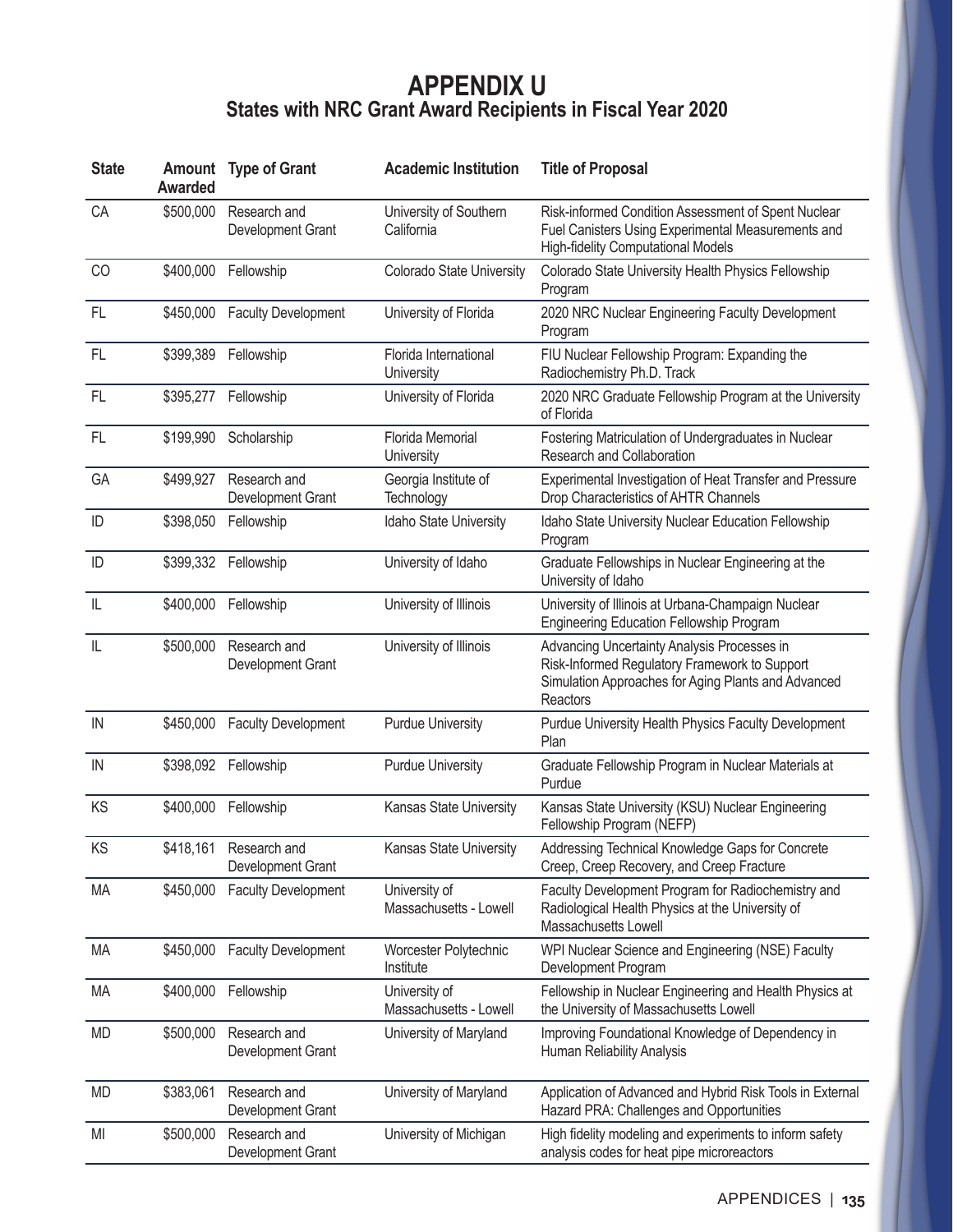## **APPENDIX U States with NRC Grant Award Recipients in Fiscal Year 2020 (continued)**

| <b>State</b> | <b>Awarded</b> | <b>Amount</b> Type of Grant       | <b>Academic Institution</b>                      | <b>Title of Proposal</b>                                                                                                                                                                                                                                       |
|--------------|----------------|-----------------------------------|--------------------------------------------------|----------------------------------------------------------------------------------------------------------------------------------------------------------------------------------------------------------------------------------------------------------------|
| <b>MO</b>    | \$450,000      | <b>Faculty Development</b>        | University of Missouri -<br>Columbia             | University of Missouri-Columbia Radiochemistry Faculty<br>Development Program                                                                                                                                                                                  |
| <b>MO</b>    | \$200,000      | Scholarship                       | Missouri University of<br>Science and Technology | Undergraduate Scholarships in Nuclear Engineering at<br>Missouri S&T (2020-2022)                                                                                                                                                                               |
| <b>NC</b>    | \$500,000      | Research and<br>Development Grant | North Carolina State<br>University               | OECD/NRC Liquid Metal Fast Reactor (LMFR) Core<br>Thermal-Hydraulic Benchmark for Verification, Validation,<br>and Uncertainty Quantification(VVUQ) of Sub-Channel<br>and Computational Fluid Dynamics (CFD) Codes                                             |
| NJ           | \$199,396      | Scholarship                       | Thomas Edison State<br>University                | Thomas Edison State University Scholarship Program<br>for Qualified Students Matriculated in Nuclear Energy<br>Engineering, Electronics Systems Engineering<br>Technology, Radiation Protection, Cyber Security, and<br>Information Technology Degree Programs |
| <b>NV</b>    | \$499,912      | Research and<br>Development Grant | University of Nevada -<br>Reno                   | A Self-Powered Platform to Measure and Report Spent<br>Nuclear Fuel Package Temperatures during Transport<br>without Containment Boundary Penetrations                                                                                                         |
| <b>NY</b>    | \$500,000      | Research and<br>Development Grant | Rensselaer Polytechnic<br>Institute              | Development of a Modular Paradigm to Enhance Monte<br>Carlo Neutronics for NRC Comprehensive Reactor<br>Analysis Bundle (CRAB)                                                                                                                                 |
| <b>NY</b>    | \$200,000      | Scholarship                       | Rensselaer Polytechnic<br>Institute              | Enabling Strong Growth of the Nuclear Engineering<br>Undergraduate Scholarship Program                                                                                                                                                                         |
| OH           | \$187,105      | Scholarship                       | Case Western Reserve<br>University               | ThinkEnergy, ThinkNuclear: The Next Generation of<br><b>ThinkEnergy Scholars</b>                                                                                                                                                                               |
| <b>OR</b>    | \$400,000      | Fellowship                        | Oregon State University                          | Oregon State University Nuclear Science and Engineering<br>Fellowship Program                                                                                                                                                                                  |
| <b>OR</b>    | \$500,000      | Research and<br>Development Grant | Oregon State University                          | Dynamic Risk Assessment for Nuclear Cybersecurity                                                                                                                                                                                                              |
| <b>PA</b>    | \$450,000      | <b>Faculty Development</b>        | University of Pittsburgh                         | Pitt Nuclear Engineering Faculty Growth and Development                                                                                                                                                                                                        |
| SC           | \$400,000      | Fellowship                        | University of South<br>Carolina                  | University of South Carolina Next Generation Nuclear<br>Engineering Fellowship Program                                                                                                                                                                         |
| <b>TN</b>    | \$450,000      | <b>Faculty Development</b>        | University of Tennessee                          | Faculty Development Program in Nuclear Data at the<br>University of Tennessee                                                                                                                                                                                  |
| TX           |                | \$450,000 Faculty Development     | Texas A&M University                             | Texas A&M Nuclear Engineering Faculty Development<br>Program                                                                                                                                                                                                   |
| <b>TX</b>    | \$300,000      | <b>Faculty Development</b>        | University of Texas at San<br>Antonio            | UTSA Faculty Development in Cybersecurity of Digital I&C<br>in Nuclear Power Plants Research and Education                                                                                                                                                     |
| <b>TX</b>    | \$500,000      | Research and<br>Development Grant | Texas A&M University                             | Heat Transfer Experimental and Computational Data for<br>Molten Salt Reactors Applications                                                                                                                                                                     |
| TX           | \$450,000      | Research and<br>Development Grant | Texas A&M University                             | Assessment of TRACE Thermal-Hydraulic System Code<br>for the Prediction of the Reactor Cavity Cooling System<br><b>Behavior and Performance</b>                                                                                                                |
| <b>TX</b>    | \$158,040      | Scholarship                       | University of Texas at<br>Austin                 | NRC Scholarship at the University of Texas                                                                                                                                                                                                                     |
| VA           | \$450,000      | <b>Faculty Development</b>        | Virginia Commonwealth<br>University              | Virginia Commonwealth University Faculty<br>Development Program in Advanced non-LWR Nuclear<br>Reactor Design and Thermal Hydraulics                                                                                                                           |